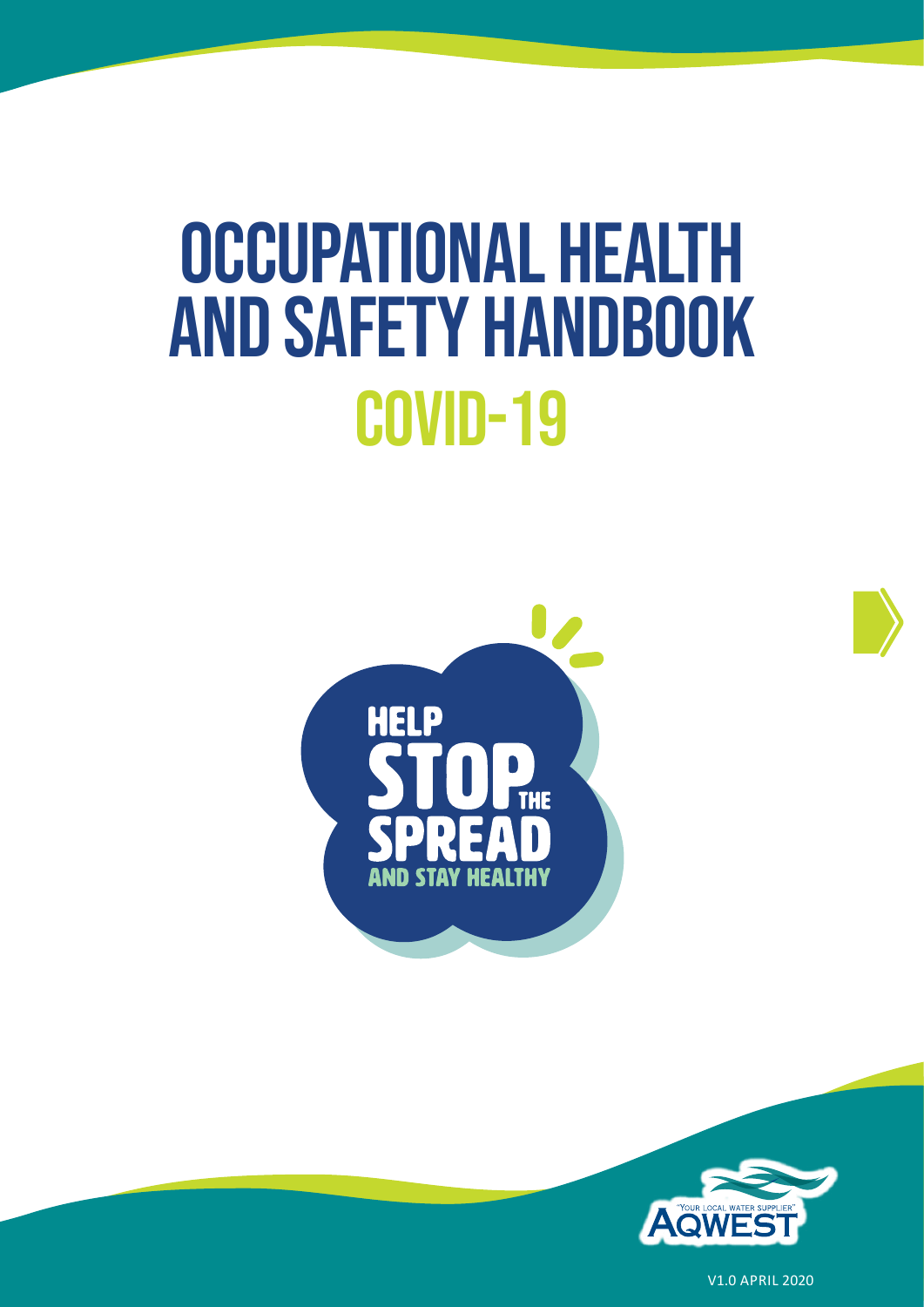### **CONTENTS**

|    | <b>General information</b>                               | 3              |
|----|----------------------------------------------------------|----------------|
| 2  | Agwest site protocols                                    | 5              |
| 3  | Working from home protocols                              | $\overline{7}$ |
| 4  | Day to day work life                                     | 8              |
| 5  | Suspected or confirmed case of COVID-19 in the workplace | 8              |
| 6  | <b>Environmental cleaning</b>                            | 9              |
|    | Contacting customers                                     | 9              |
| 8  | Work at customers' homes                                 | 10             |
| 9  | Travelling and working together                          | 10             |
| 10 | <b>Exclusion zone</b>                                    | 11             |
| 11 | Receiving chemical deliveries                            | 11             |

g Keeping Keeping Keeping Keeping Keeping Keeping Keeping Keeping Keeping Keeping Keeping Keeping Keeping Keep<br>Keeping Keeping<br>Keeping Keeping Keeping Keeping Keeping Keeping Keeping Keeping Keeping Keeping Keeping Keeping mation about COVID-19 refer to the following websites:<br>• Department of Health WA <u>COVID-19 (coronavirus)</u><br>• Australian Government Department of Health <u>[Coronavirus \(COVID-19\) health alert](https://www.health.gov.au/news/health-alerts/novel-coronavirus-2019-ncov-health-alert)</u> For information about COVID-19 refer to the following websites: • Department of Health WA [COVID-19 \(coronavirus\)](https://ww2.health.wa.gov.au/Articles/A_E/Coronavirus)

- 
- 

• Australian Government Department of Health [Coronavirus \(COVID-19\) news and media](https://www.health.gov.au/news/health-alerts/novel-coronavirus-2019-ncov-health-alert/coronavirus-covid-19-news-and-media) For government COVID-19 news and media refer to the following websites: • Department of Health WA [COVID-19 \(coronavirus\)](https://ww2.health.wa.gov.au/Articles/A_E/Coronavirus) – latest updates

- 
- 

#### 1.4 Government community advice and restrictions

# 1 General information

#### **1.1 About COVID-19**

#### **1.2 Current status**

For information on the current COVID-19 status refer to the following websites:



- Department of Health WA [COVID-19 statistics](https://ww2.health.wa.gov.au/Articles/A_E/Coronavirus/COVID19-statistics)
- Australian Government Department of Health Coronavirus (COVID-19) current situation and case  $\rho_{\text{max}}$  is the state stay 1.5 metric stay 1.5 metric good practice good practice good practice good practice good practice good practice good practice good practice good practice good practice good practice good practi [numbers](https://www.health.gov.au/news/health-alerts/novel-coronavirus-2019-ncov-health-alert/coronavirus-covid-19-current-situation-and-case-numbers)

#### **1.3** Government news and media

1.5M 1.5M

- 
- 

For government COVID-19 community advice and restrictions refer to the following website: • Department of Health WA [COVID-19 coronavirus: Community advice](https://www.wa.gov.au/organisation/department-of-the-premier-and-cabinet/covid-19-coronavirus-community-advice)

### **1.5 Stay informed**

You can stay informed through the following Australian Government COVID-19 app and WhatsApp channel: • "Coronavirus Australia" government app in the Apple App Store or Google Play • "Coronavirus Australia" government WhatsApp channel on iOS or Android

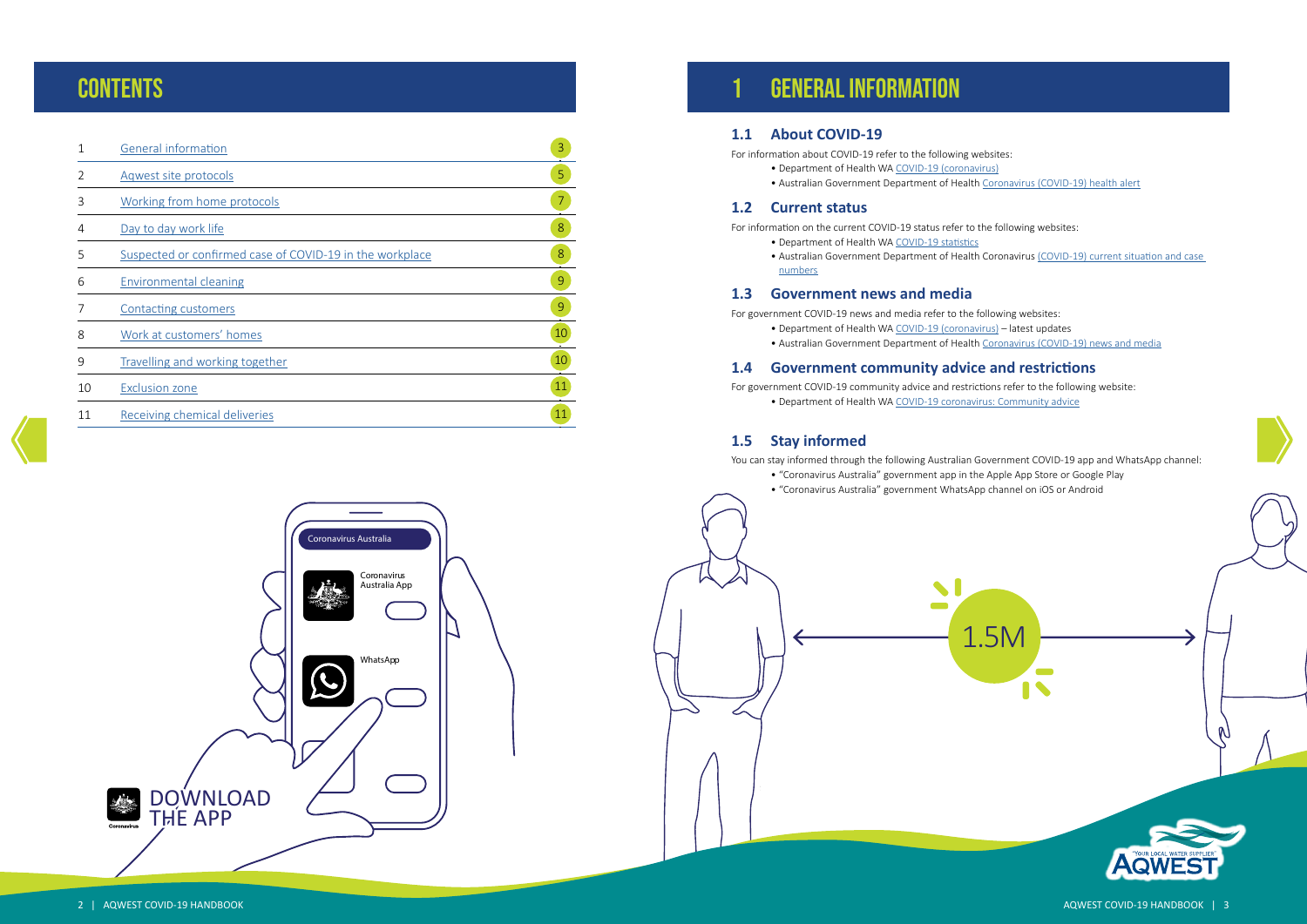#### <span id="page-2-0"></span>**1.6 Help Stop the Spread**



Wash your hands often with soap and water, before and after eating and after going to the toilet.



#### **SANITISE HANDS**

If hand washing is not available, use an alcoholbased hand sanitiser or wipes.



#### **COVER UP**

Cover coughs and sneezes with a tissue or use your inner elbow.



#### **AVOID CONTACT**

Avoiding close contact with others, such as touching.



#### **DISINFECT SURFACES**

Wipe down work surfaces such as desks, phones and keyboards, with disinfectant.



#### **ISOLATE**

If unwell, contact your supervisor immediately and arrange to go home. Avoid contact with others.

Please contact your line manager if you need guidance or support.

WQC showing staff seating arrangements can be found on the Microsoft Teams- CEO News and Alerts





### 2 Aqwest site protocols

#### **2.1 General**

These protocols are applicable to the following Aqwest sites - Water Services Centre (WSC), Water Quality Centre (WQC) and Glen Iris WTP. These protocols are effective from Tuesday 24 March 2020 and are subject to change.

#### **2.2 Communications - CEO**

Staff changing work arrangements to work at the Aqwest sites listed, are responsible to ensure the Manage Staff Leave Return or Work Arrangement Change for COVID-19 process is completed and approved. Staff are required to keep the Outlook Staff Calendar updated with their working location including when nonfield based staff are attending site, customers properties etc. The following documents can be found on the Microsoft Teams- CEO News and Alerts Channel (Files Tab):

The CEO is maintaining frequent communication with all staff through the Microsoft Teams CEO Team to keep them informed. Staff are required to hit the "like" button (or any of the other reaction buttons as you see fit) each time you receive a communication through this channel.

#### **2.3 Self-isolation**

Staff need to stay at home if you are sick. Anyone who is at risk, is required to self-isolate or has a confirmed case of COVID-19, is not to attend our offices.

#### **2.4 Staff work arrangements**

Any changes to staff work arrangements are to be endorsed by the Incident Management Team via the relevant Line Manager.

- A list of staff working arrangements
- A floor plan of the WSC showing seating arrangements
- An updated telephone contact list

#### **2.5 Restrictions on visiting Aqwest sites**

Staff on Working From Home arrangements are not to visit the listed Aqwest sites without the express permission from their Supervisor and successful completion of the process. Refer link - [Manage Staff Leave](https://au.promapp.com/aqwest/Process/Minimode/Permalink/HTjBQLtyqQpUcJeKMRTMO6)  [Return or Work Arrangement Change for COVID-19](https://au.promapp.com/aqwest/Process/Minimode/Permalink/HTjBQLtyqQpUcJeKMRTMO6). Other visitors including children, friends or relatives are restricted from attending the listed Aqwest sites.

#### **2.6 Social distancing**

• Staff are expected to practice, wherever possible, the 1.5 metres of healthy distance between each of us, to ensure that we are limiting the potential for the spread of the virus.

NOTE: Government limit of 2 people for public gatherings does not entirely apply to AQWEST under the classification of essential workplaces, where you cannot work from home. However, these essential gatherings must apply social distancing and good hygiene practices, including being able to maintain a distance of 1.5 metres between people; providing hand hygiene products and suitable rubbish bins, with frequent cleaning and waste disposal.

- For each enclosed space, 4 square metres are to be provided per person. A floor plan of the WSC and Channel (Files Tab).
- Please do not touch other people's electronic devices or surfaces unnecessarily.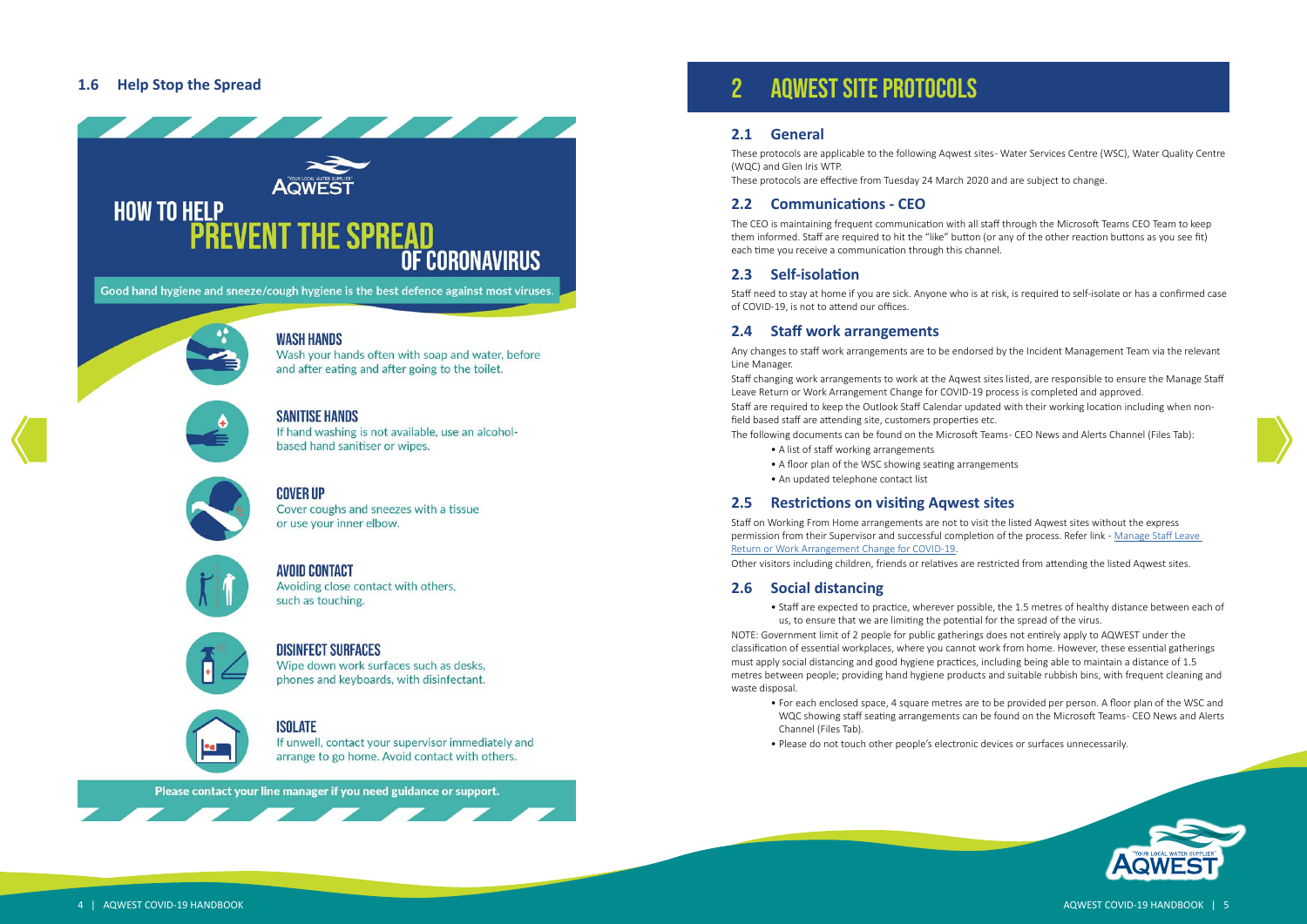#### <span id="page-3-0"></span>**2.7 Stores**

- The store office will be locked. Please contact Anthony Bertelli via phone, email or Microsoft Teams if you require anything from the store office.
- The stores are now a drive-in/drive out setup. There are trays setup in the store for the collection and drop-off of paperwork. The booking out of parts procedure is being reviewed. Please see your Supervisors/Line Managers for queries on works allocations.

#### **2.8 Meetings**

- All non-essential face-to-face meetings have been delayed.
- On-line meetings via Microsoft Teams is encouraged.

#### **2.9 Leave**

- Staff need to communicate with their Supervisor regarding leave booked and TIL requests.
- Supervisors are to ensure all staff returning from any period of leave complete the Return to Work Survey. Refer link- [Manage Staff Leave Return or Work Arrangement Change for COVID-19](https://au.promapp.com/aqwest/Process/Minimode/Permalink/HTjBQLtyqQpUcJeKMRTMO6).
- Leave may be cancelled where extreme circumstances arise.

#### **2.10 Cleaning**

- Shared high touch surfaces e.g. door handles at the WSC and WTPs are cleaned twice a day.
- Staff are responsible for cleaning of their workspaces.

#### **2.11 Cash handling**

• Where handling of cash is required

For intermittent handling of cash, the staff member is to perform hand hygiene immediately after handling cash (either soap and water or hand sanitiser, whichever is available).

For longer periods of cash handling, the staff member should wear gloves while handling cash, and then carefully remove the gloves and perform hand hygiene at the end of the period of cash handling.

#### **2.12 Limited food handling and shared food in the workplace**

For the time being shared morning teas to celebrate birthdays, anniversaries, leave etc. are to be put on hold to limit the potential for the spread of the virus.



## 3 Working from home protocols

#### **3.1 Prerequisites**

- Working from Home Agreement completed.
- Working from Home OHS Checklist completed and actioned.
- 

• Access to Microsoft Teams (either on an Aqwest or personal smart phone) for the time being.





#### **3.2 Aqwest will provide**

- A work computer or laptop (personal computers are not to be used for security purposes).
- Varidesk (from your office).
- Ergonomic chair (from your office).

• All software needed to enable working from home.

No other equipment is to be taken home unless cleared by an executive manager.

#### **3.3 Communication**

#### CEO Channel (Teams)

All communications from the CEO or Incident Management Team are to be acknowledged by using the "like" button (or any of the other reaction buttons as you see fit). If you don't provide a reaction, your supervisor will be in touch to find out why. Calls can be made from Microsoft Teams.

#### **3.4 Returning to work**

If you are on a Working From Home (WFH) Agreement and are required to return to work, follow the Promapp process - [Manage Staff Leave Return or Work Arrangement Change for COVID-19](https://au.promapp.com/aqwest/Process/Minimode/Permalink/HTjBQLtyqQpUcJeKMRTMO6).

#### **3.5 Printing and digitisation**

#### **Printing**

You can print to the work printers from home if needed. **Digital signature**

Create a digital signature using the Promapp process - [Create and use a digital signature](https://au.promapp.com/aqwest/Process/Minimode/Permalink/BVTWjVI1F5Yo3wgQZd9Ai2) **Invoices and purchase orders**

Authorise invoices and purchase orders electronically. Follow the Promapp process - [Certifying and incurring](https://au.promapp.com/aqwest/Process/Minimode/Permalink/E2EGWWYuqRySW4OHK84jvQ)  [accounts payable invoices](https://au.promapp.com/aqwest/Process/Minimode/Permalink/E2EGWWYuqRySW4OHK84jvQ)

#### **Timesheets**

Sign using digital signature and email to supervisor, then to finance officer. Follow the Promapp process - [Electronically sign timesheet](https://au.promapp.com/aqwest/Process/Minimode/Permalink/DZAN2pTbqmlsXnYoki5n1A)

#### **3.6 Business records**

- Records are not to be removed from the WSC (except for records staff).
- Create digital records where possible and save in HPRM.

#### **3.7 Using your private vehicle**

If you are directed to use personal vehicle for work purposes, you will be reimbursed. Complete a vehicle logbook and submit fortnightly with your timesheet. Logbook (HPRM link).

### MAKE MENTAL HEALTH A PRIORITY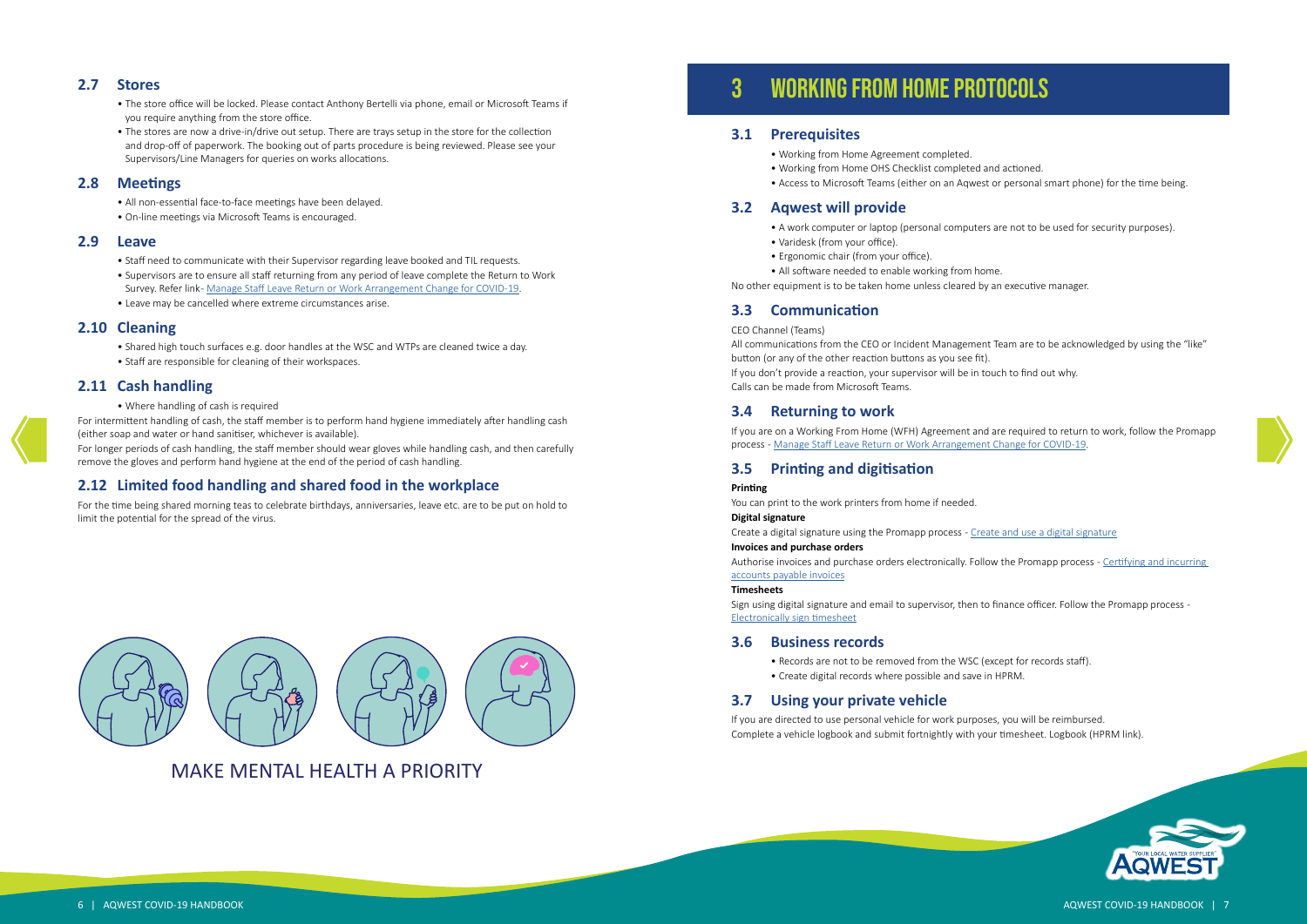### <span id="page-4-0"></span>4 Day to day work life

#### **4.1 Sharing vehicles and equipment**

If you share a work vehicle or equipment, the vehicle or equipment needs to be disinfected before it is given to the next worker (refer to environmental cleaning).

#### **4.2 Getting lunch**

Bring your own lunch to work. If you do need to buy lunch, use a drive through and always keep a social distance of at least 1.5 metres from other people. Wash your hands before and after eating.

#### **4.3 Going to Bunnings and trade shops**

Use the trade counter (where available): it is bigger and is better for social distancing. Place a phone order before going in to the store to reduce your time inside.

#### **4.4 Members of the public not following social distancing rules**

Ask members of the public to stay at least 1.5 metres away from you. If they don't move, stop work, move away and contact your line manager.

#### **4.5 Disposing of waste**

Keep a social distance of at least 1.5 metres when visiting the tip.

If you have to touch anything that other people have touched, wear nitrile gloves or wash your hands after you are finished. Dispose of the gloves after use.

#### **4.6 Hand hygiene**

Most viruses are spread by our hands. Keep them clean.

Always keep the water and soap in vehicles topped up. Wash with soap and water for 20 seconds and dry. Carry hand sanitiser for when you can't wash your hands.

In instances where hand washing and hand sanitiser is not available, wear nitrile gloves and do not touch your face.

### 5 Suspected or confirmed case of COVID-19 in the workplace

#### **5.1 Suspected or confirmed case of COVID-19 in the workplace**

Any suspected or confirmed case of COVID-19 in the Workplace refer to the guidance provided by Safe Work Australia: [Suspected or confirmed case of COVID-19 in the workplace.](https://www.safeworkaustralia.gov.au/sites/default/files/2020-04/Infographic-Suspected-or-Confirmed-Cases-COVID_19.pdf)

# 6 Environmental cleaning

#### **6.1 Environmental cleaning**

All environmental cleaning in the workplace shall be in accordance to the guidance provided by Department of Health WA: [COVID-19 environmental cleaning for non-healthcare settings \(e.g. homes and workplaces\).](https://ww2.health.wa.gov.au/~/media/Files/Corporate/general documents/Infectious diseases/PDF/Coronavirus/COVID19-Environmental-Cleaning-for-workplaces.pdf)

### CONTACTING CUSTOMERS

#### **7.1 Best method to contact customers: A phone call**

The best method is to call the customer. In most cases, the customer contact number is on the work order. Where a site visit is required, call the customer before going to site and ask them if they are in isolation. **If they answer:**

Yes, advise the customer not to leave their house. Aqwest will attend the site and will contact the customer by phone when the work is done.

No, Aqwest workers will stay two metres from the customer at all times. Try to contact the customer by phone at least three times before moving to the last resort: door knocking.

#### **7.2 Last resort: Door knocking**

Only approach the front door of a house or door knock as a last resort for essential work only. If you must knock on a customer's door:

Wash your hands or use hand sanitiser.

Knock on the door.

Step back at least 1.5 metres from the front door and wait for an answer. Maintain at least 1.5 metres distance at all times while speaking to customers. Don't touch your face until you can wash your hands or use hand sanitiser again. Door knocking should only be used to progress with essential work. During the work at customer sites, work inside an exclusion zone.

#### **7.3 If a customer comes within 1.5 metres of you**

Ask the customer to move at least 1.5 metres away from you. If they don't do what you ask, stop work, move away and contact your line manager.





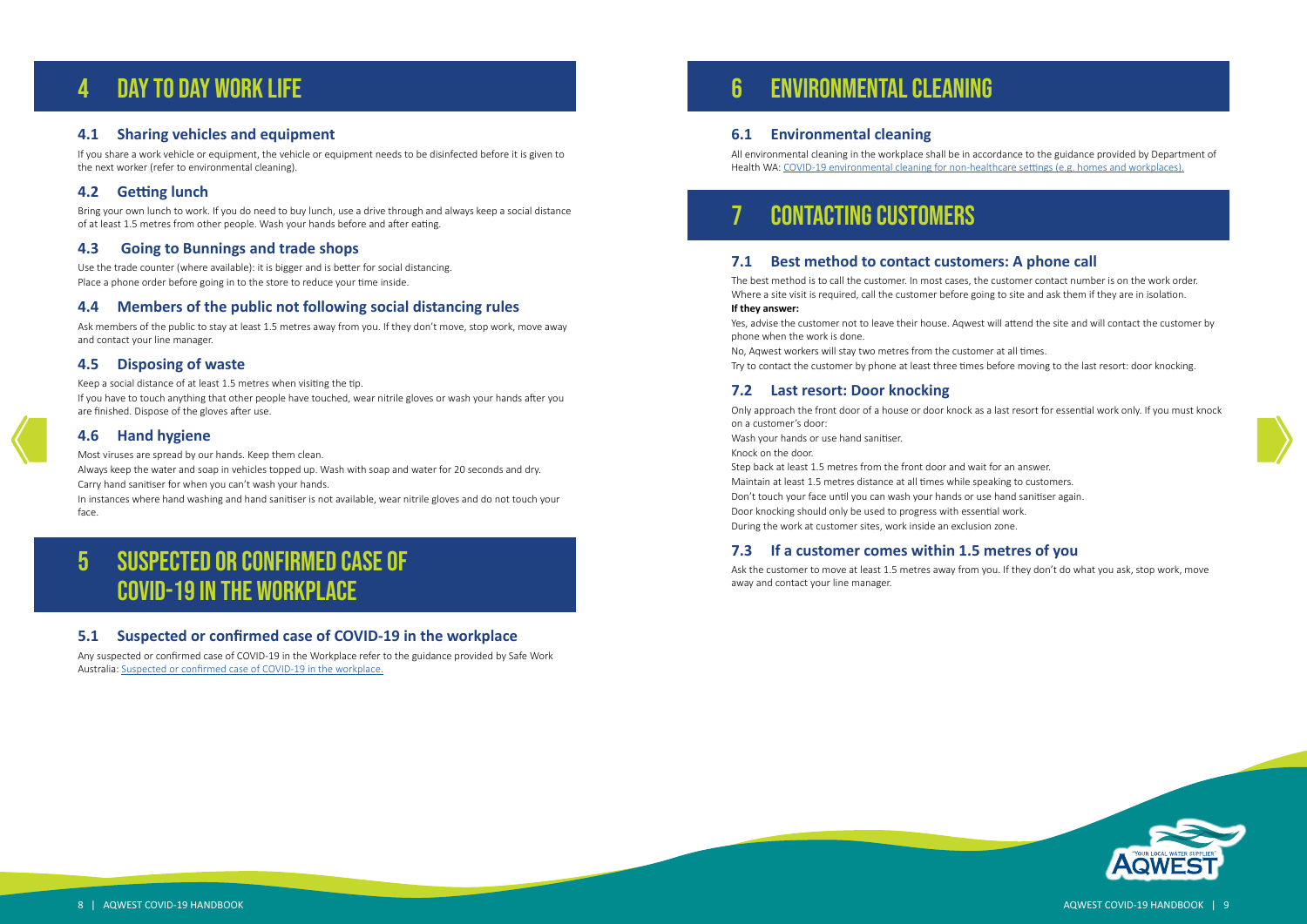### <span id="page-5-0"></span>8 Work at customers' homes

#### **8.1 What if a customer wants me to go inside their home?**

Explain the social distancing rules to the customer. Tell them that this means you can't go inside their home. Ask them to call the Emergency Line on 9780 9500. The customer will be able to email the customer service representative any photos of the service issue.

#### **8.2 What if a customer's property is flooded or damaged?**

Do not enter the property. Contact the Emergency Line on 9780 9500 (during normal business hours) or the oncall supervisor (after hours) and request a loss adjuster to attend the property.

### 9 Travelling and working together

#### **9.1 Daily self-assessment**

- Do a self-assessment at your home prior to leaving for work. Tell your line manager if you are:
- Over 70 years old
- Over 60 years old with a health condition
- Over 50 years old with Aboriginal heritage
- Feeling unwell with fever, cough, sore throat or shortness of breath
- In contact with a person who is a known or suspected case of COVID-19

If you fall into any of these groups, you need to isolate yourself for your own and others' safety.

#### **9.2 Travelling together in vehicles**

• Use one vehicle per person as often as possible. If you must travel together in one vehicle, manage the risk.

Before using a vehicle together

- Before you get into a vehicle together:
- Do a self-assessment
- Disinfect the vehicle and equipment (refer to Environmental Cleaning)
- Put tissues, hand sanitiser, rubbish bags, disinfectant and cloths in the vehicle

Using a vehicle and working together

- While using a vehicle through the day:
- Speak up and go home if you start to feel unwell during the work day tell your line manager
- Use tissues or elbow to cover coughs or sneezes wash and dry your hands or use hand sanitiser
- Keep the windows open as much as possible and use air conditioning on fresh air not recycle
- Eat outside the vehicle

While working together using PPE, tools and equipment:

- Maintain two metres social distancing and use exclusion zones (refer to Exclusion Zone)
- Wear PPE where required
- Store used PPE in a sealed rubbish bag in the back of the vehicle (don't store it inside the cabin)
- Disinfect tools and equipment before and after use (refer to environmental cleaning)

After using or refuelling a vehicle

- After using or refuelling a vehicle:
- Wash and dry your hands or use hand sanitiser
- Disinfect the parts of the vehicle and equipment that have been touched (refer to environmental cleaning)

### 10 Exclusion zone

#### **10.1 When do I need to use exclusion zones at work?**

You need to use exclusion zones when:

- Repairing bursts or fixing any water services on public or customer property
- Replacing or installing water service equipment of any kind
	- Working in any area where members of the public or customers can approach you

#### **10.2 What does an exclusion zone barricade look like?**

All exclusion zones and barricades must prevent a person from getting within 1.5 metres of you while you work. You will need to make your exclusion zone larger than normal. Use a spotter in areas where people are likely to walk past the job.

- Exclusion zones for work around water services less than 30 minutes:
- Use cones, flagging or bunting
- Exclusion zones for work around water services longer than 30 minutes:
- Use flagging, bunting, or hard barricading
- Exclusion zones for larger jobs with excavations, in road reserves or busy public areas:
- Use 2 metre high fencing

NOTE: these are the minimum standards - high standards may be required based on risk assessment via Safe Job Planning and Review.

# 11 Receiving chemical deliveries

#### **11.1 What should I do when the driver arrives?**

Ask the driver to maintain social distancing of at least 1.5 metres. Provide hand washing facilities or hand sanitiser for the driver.

### **11.2 What should I do while the driver transfers and delivers chemicals?**

Assist as required, observe and verify the driver completing the transfer and delivery. Always maintain a social distance of at least 1.5 metres.

### **11.3 I need to sign for the consignment, how do I do this safely?**

Accept the consignment safely by:

- Asking the driver to put the clipboard/tablet down and move at least 1.5 metres away
- Putting on clean gloves before touching the pen or paper or electronic tablet (use your own pen
- where possible). Alternatively, wash your hands before and after
- Signing the consignment then move at least 1.5 metres away
- 

You might feel silly doing this, but these measures will decrease the chance of picking up and spreading the virus.

• Washing your hands and wiping down any surfaces that were touched during the transfer or delivery